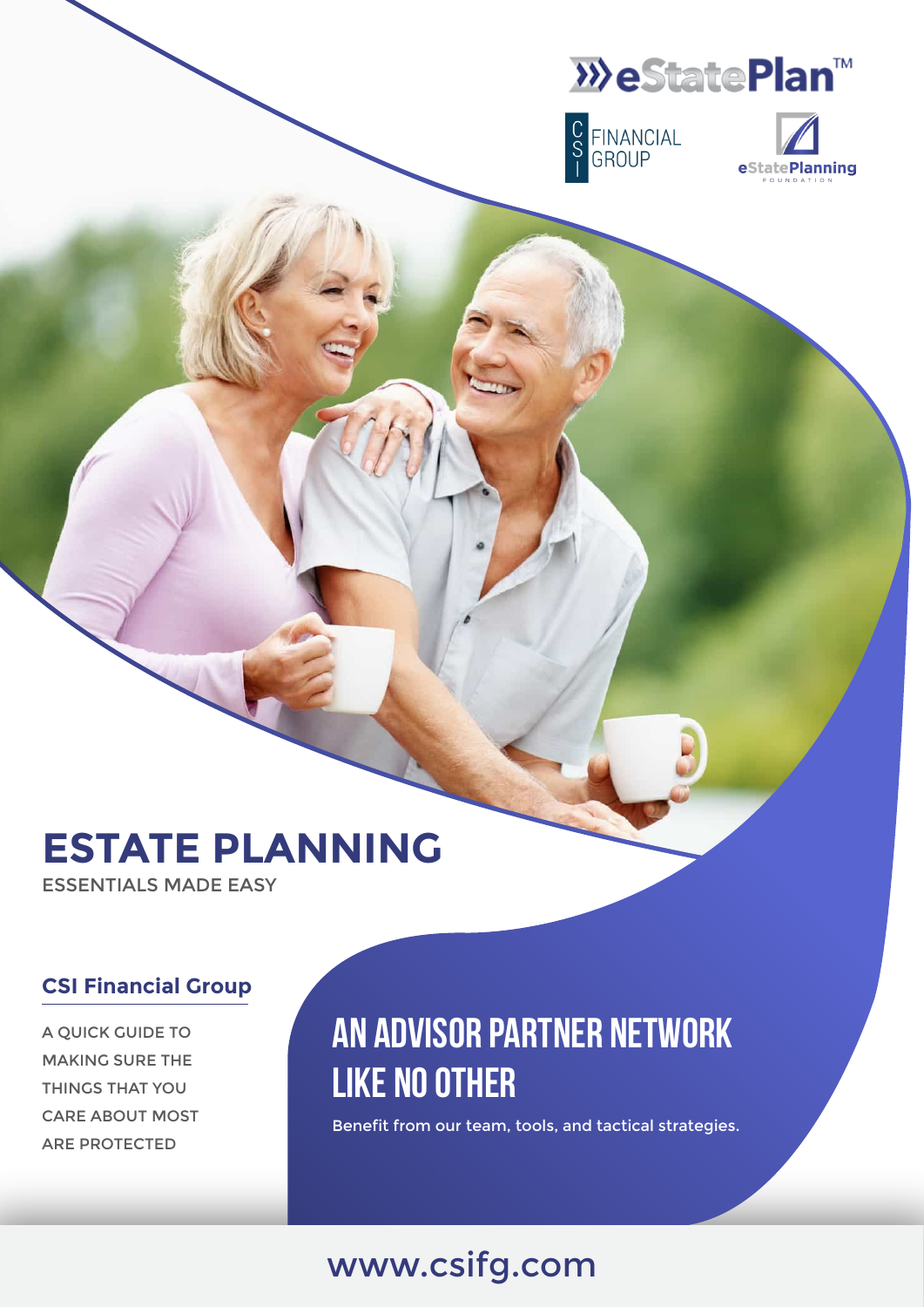# **Table of Content**

| <b>PART</b> | <b>SUBJECT</b> | <b>PAGE</b> |
|-------------|----------------|-------------|
|             |                |             |
|             |                |             |
|             |                |             |
|             |                |             |
|             |                |             |

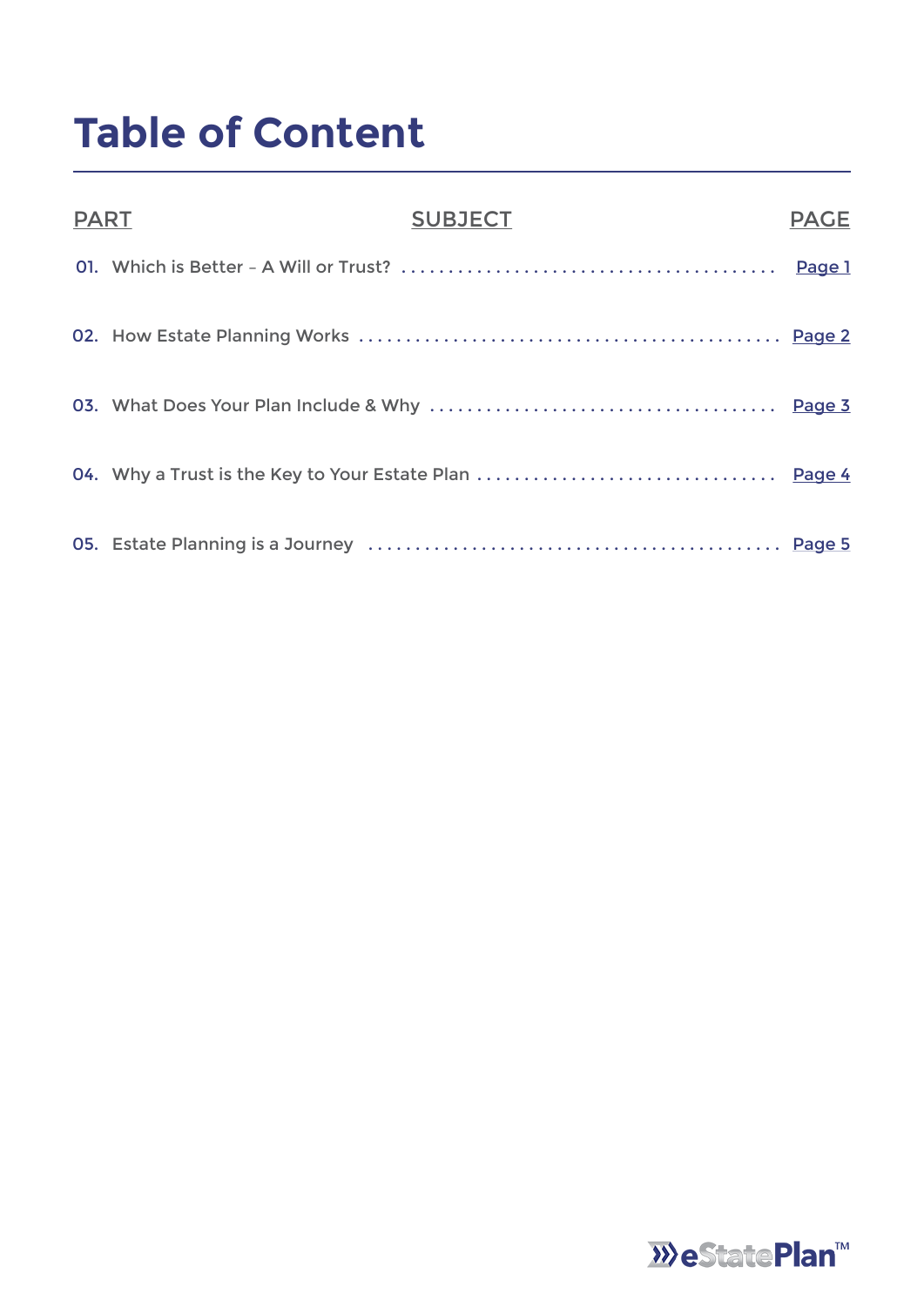### **WHICH IS BETTER?**

CONFUSION ABOUT ESTATE PLANING

Everyone has heard the terms "will" and "trust," but not everyone knows the differences between the two. Both are useful estate planning devices that serve different purposes, and both can work together to create a complete estate plan.

One main difference between a will and a trust is that a will goes into effect only after you die, while a trust takes effect as soon as you create it. A will is a document that directs who will receive your property at your death and it appoints a legal representative to carry out your wishes. By contrast, a trust can be used to begin distributing property before death, at death or afterwards. A trust is a legal arrangement through which one person (or an institution, such as a bank or trust company), called a "trustee," holds legal title to property for another person, called a "beneficiary." A trust may have two types of beneficiaries -- one that receives income from the trust during their lives and another one that receives whatever is left over after the first set of beneficiaries dies. Another difference between a will and a trust is that a will passes through probate. That means a court oversees the administration of the will and ensures the will is valid and the property gets distributed the way the deceased wanted. A trust passes outside of probate, so a court does not need to oversee the process, which can save time and money. Unlike a will, which becomes part of the public record, a trust can remain private. Wills and trusts each have their advantages and disadvantages. For example, a will allows you to name a guardian for children and to specify funeral arrangements, while a trust does not. On the other hand, a trust can be used to plan for disability or to provide savings on taxes. Actually, there are a number of practical advantages trusts offer. That is why the main focus of this e-book is on the many advantages of having a trust as your cornerstone estate planning document.

Most people know they need to do something to make sure all the stuff they have accumulated during their lifetime will go to whom they want after they pass away. However, in many cases, people are not sure what documents should be used or how to best get these items completed in an efficient manner.

This e-book is designed to provide information that is easy-to- understand about how the estate planning process works. It also highlights which documents are needed to have a complete Estate Plan. Most importantly, this book will highlight a new and innovative way to develop your own personal Estate Plan and direct you to a website that makes it easy to set up a personal Estate Plan.

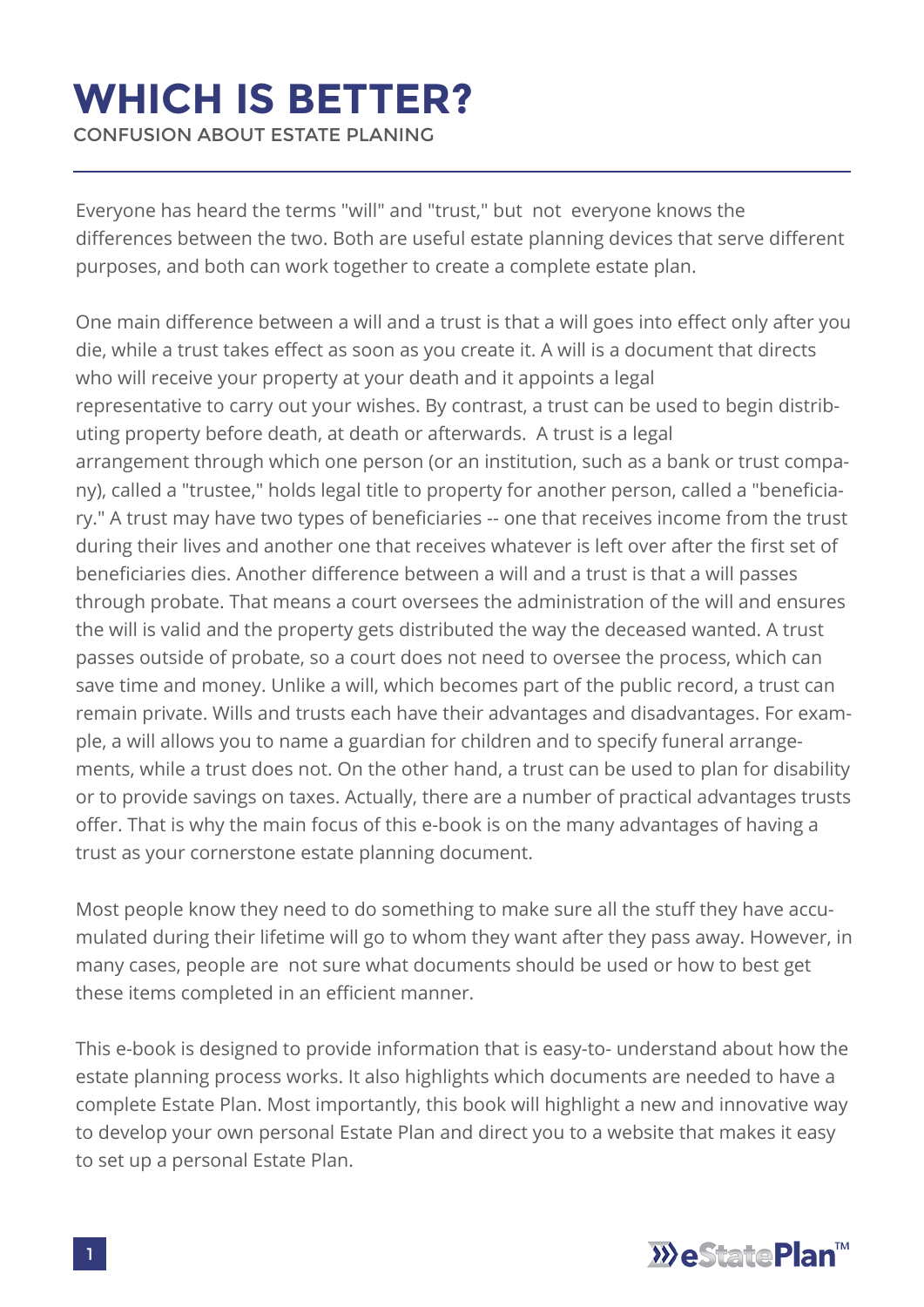# **ESTATE PLANNING**

A SIMPLE EXPLANATION OF HOW IT WORKS

Most people really don't understand how estate planning works. Once you understand some basics, then it will make all the sense in the world to take some of your time to - "get your ducks in a row". This means setting up a plan that will assure that whenever you pass on, all your stuff will go to whom you want, when you want, and how you want!

Let's look at a brief explanation of how estate planning works:

Let's begin with your Estate. All of us have a variety of assets. Usually, these fall into three categories:

- *Real Property. This would be your home and/or other real properties you own*
- *Personal Property. This would be property like automobiles, furniture, jewelry, computers,*   $\blacksquare$ *etc.*
- *Titled Property. This would be items like bank and brokerage accounts, life insurance,*   $\bullet$ *retirement plans and other financial instruments.*

We all have heirs or Beneficiaries. Typically, these are your children - those who you want to receive your assets after you pass. This could also be a charity like your church. The objective of an Estate Plan then, after our passing, is to make sure "A" [Assets] get to "B" [Beneficiaries]. Pretty simple. However, there are sometimes Conditions. A Condition can be a future, uncertain event OR a known issue. In either case, something needs to be done. As an example, if one of your beneficiaries was only 8 years old he would be unable to receive assets until he reached a certain age, usually 18 or above.

Therefore, a provision would need to be made to allow for this condition. In addition to affecting a Beneficiary, a Condition can affect the individuals setting up an estate plan and how assets transfer. Consequently, the real objective of an Estate Plan is to get "A" to "B" while taking into consideration "C" – a variety of potential conditions. Only a combination of certain documents achieves these objectives. We have put these documents into a Portfolio format to make it easy to make sure your get all the correct forms.

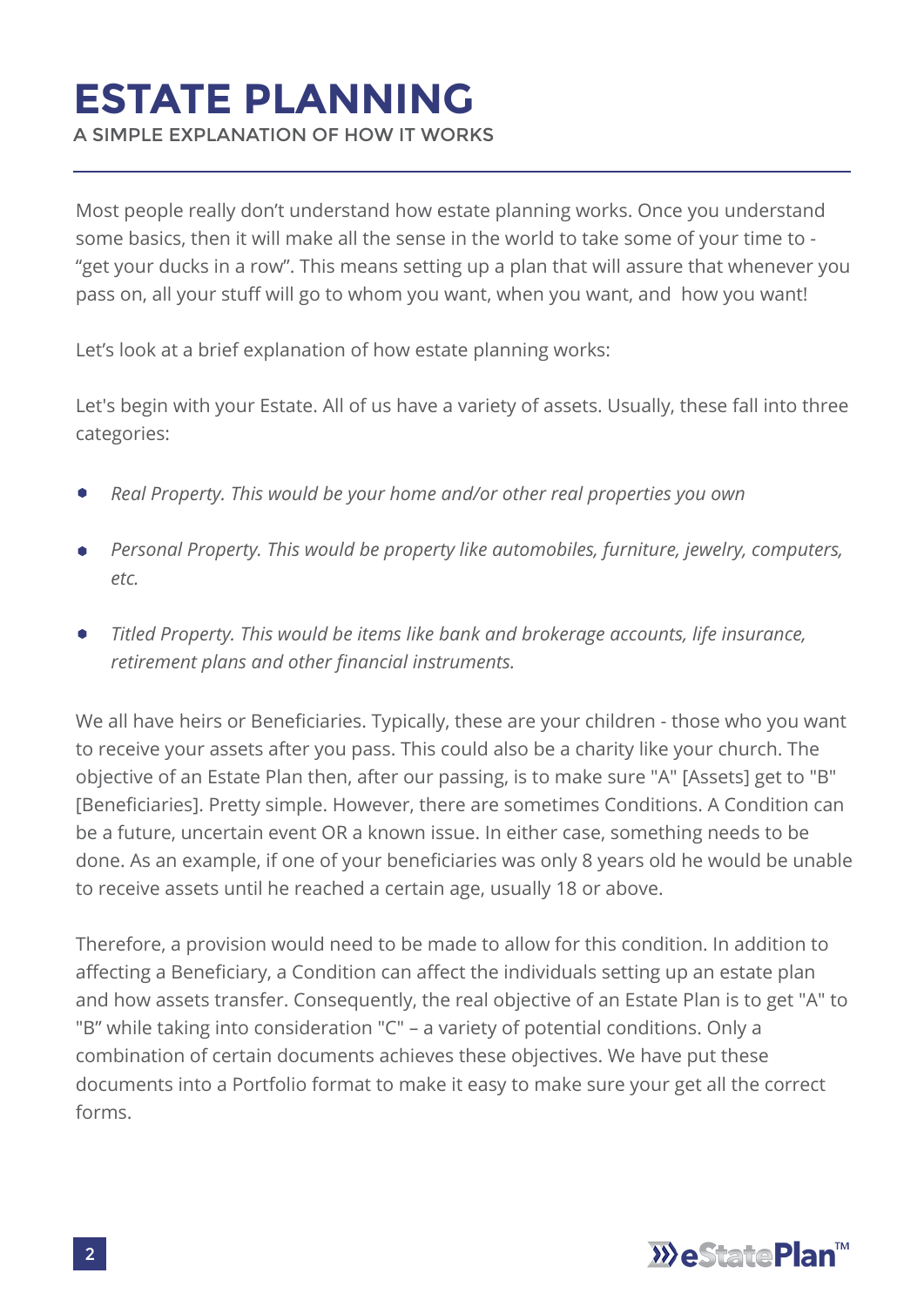### **WHAT DOES YOUR PLAN INCLUDE & WHY**

A SIMPLE EXPLANATION OF Your Plans documents

#### **LAST WILL & TESTAMENT**

If you don't place all your assets into your Trust, your Last Will, sometimes called a Pour Over Will, will accomplish this objective. Your Will directs that any assets that are in your name when you die are to transfer to your Trust. This allows you to be sure that ALL your assets will flow through your Trust. Additionally, your Will states your choice of a guardian for any appropriate beneficiary.

#### **DURABLE POWERS OF ATTORNEY**

This document is designed so you can select a person to act on your behalf to make decisions for you if you become incapacitated. The individual or agent you select would then be able to make financial decisions if you cannot.

#### **HEALTH CARE DIRECTIVES**

This document allows you to make multiple health care directives. Examples of directives are: having life support systems removed or allowing for cardiopulmonary resuscitation. Additionally, you can appoint the person who would carry out your requests. You also have the ability to update your instructions online at any time.

#### **CLIENT CONSOLE**

When you set up Your Plan you are provided a password protected account in the 'cloud' – your own Client Console. This account is complementary for ninety days providing a number of benefits:

- *E-Sign Dynamics You Sign ALL Documents Online*
- *Electronic Funding Kit to Assign All Assets to Trust*  $\bullet$
- *24/7 Online Document Access X*
- *Emergency Physician Access to Health Care Docs*  $\bullet$
- *Trustee Access to Trust Documents*
- *Personal PostScript & Medical Alert Page*  $\bullet$
- *Unlimited FREE Document Changes*
- *E-Vault Document Repository*

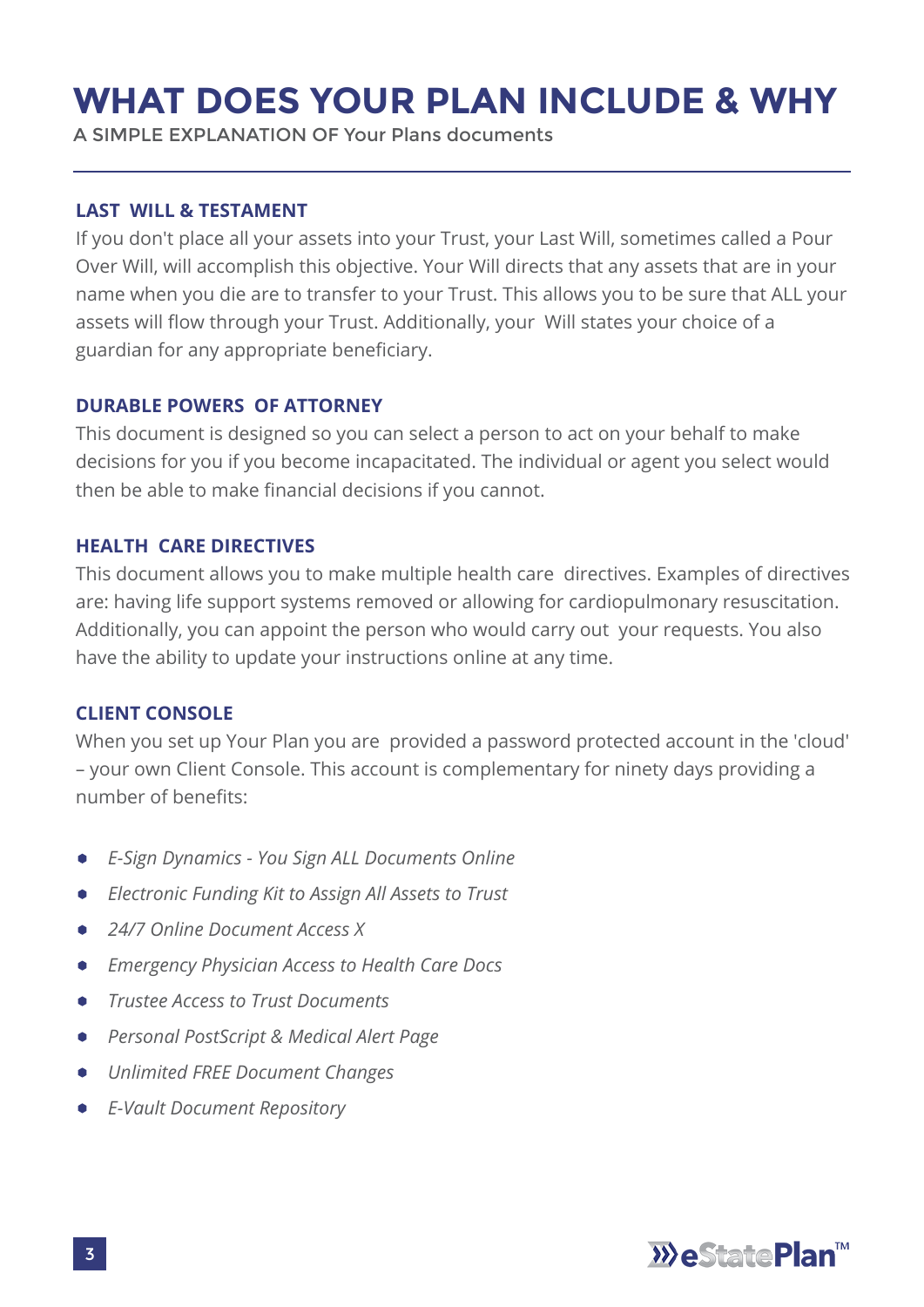# **THE KEY TO YOUR PLAN**

USING A TRUST PROVIDES MANY BENEFITS

#### **PROBLEMS WITH PROBATE**

Someone who dies with assets titled in his name alone, is obviously unable to transfer his property to anyone. Consequently, the primary purpose of probate is to transfer title of assets from a decedent to the decedent's heirs. Inherent complexities usually accompany probate. Detailed paper work and filings, formal hearings, asset appraisals, multiple agency fees, attorney fees, court fees, lengthy holding periods, and even unwanted litigation can all be a part of any probate process – consuming time and resources. This process can be compounded with ancillary probate, which is required for real estate located in a state where the decedent did not live.

In addition, privacy is completely forfeited since probate is a public matter. Because of the lack of privacy and control, and the imminent shrinkage of the estate due to improper planning, the decedent's family is now subjected to yet another negative factor – stress! Indeed, it is a worthwhile objective to avoid probate entirely regardless of the size of the estate. And that can surely be accomplished with proper planning using a Trust.

#### **THE OPERATIONS OF A LIVING TRUST**

In simple terms, a living trust is an agreement between the trust creator, also called the settlor or grantor, and the trustee. The creator transfers title of assets to the "office" of the trustee. The (successor) trustee can then manage and eventually distribute those assets on behalf of those listed beneficiaries of the trust. Remarkably, with a living trust, one person or a married couple can function as all three parties – creator, trustee and beneficiary – at the same time!

When the creator/trustee dies, the successor trustee (who was originally appointed by the creator) immediately assumes the office and duties of the trustee without the requirement of any outside approval or supervision.

Trustee succession to the title of trust assets simply occurs by operation of law through the legally binding terms of the trust. Thus, probate court is not needed to accomplish the re- titling of assets to the successor trustee for the eventual transfer to the heirs. After the death of the creator, the trust becomes irrevocable; that is, it cannot be changed. Per the terms of the trust, the successor trustee will then either manage the trust assets on behalf of the beneficiaries and/or distribute the assets outright to them. It's that simple!

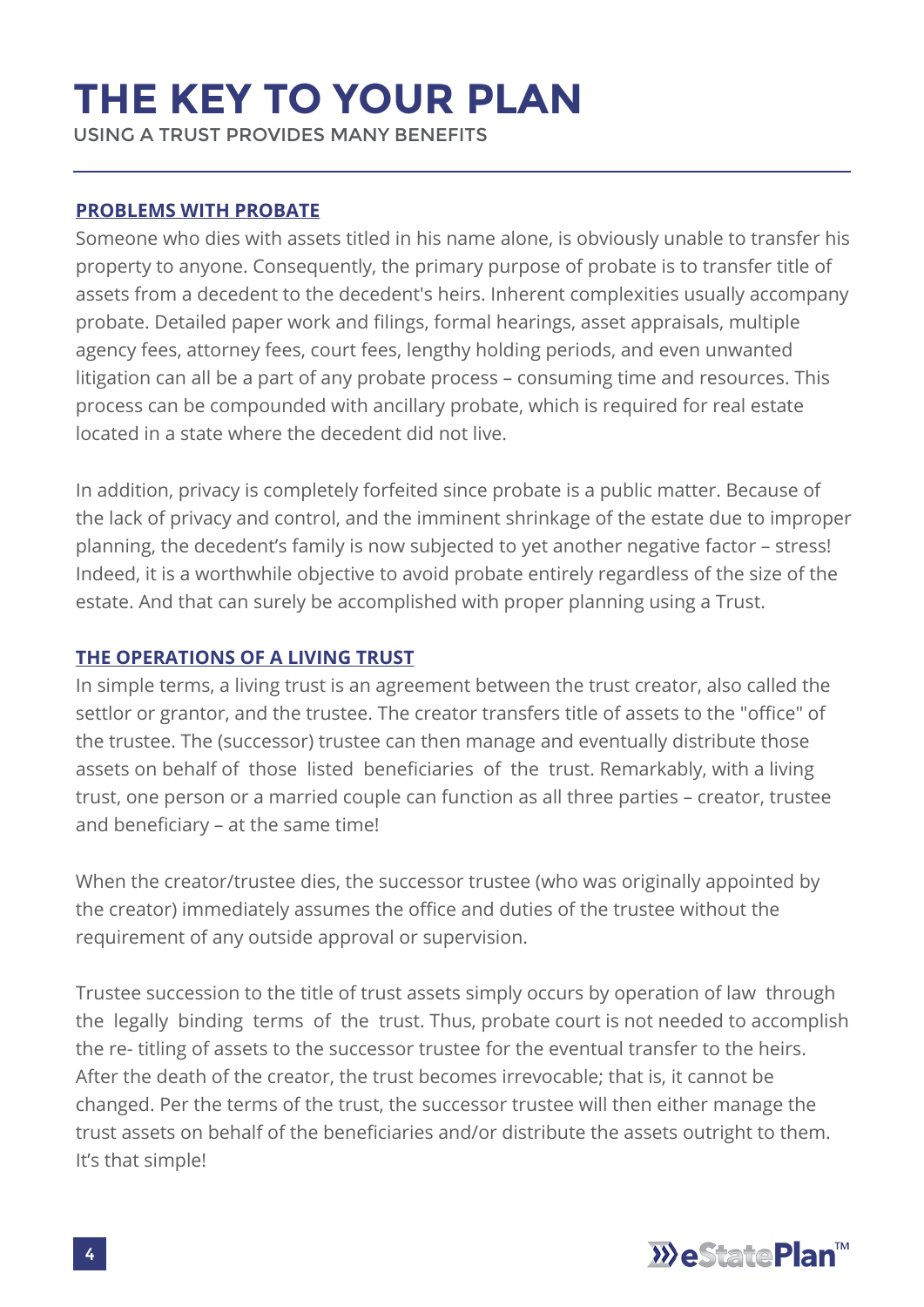# **THE KEY TO YOUR PLAN**

USING A TRUST PROVIDES MANY BENEFITS

#### **THE PRIMARY BENEFITS OF A LIVING TRUST**

In addition to avoiding probate with its inherent complexities and problems, a revocable living trust offers a number of other benefits. The following is a partial list of reasons why essentially anyone owning assets should establish a living trust:

- *PRIVACY FOR THE ESTATE. By inherent design, a living trust is a private arrangement. Generally, an estate owner utilizing a living trust can maintain privacy regarding the affairs of the family estate both during life and after death.*
- *MAXIMUM CONTROL. A living trust allows an asset owner to exercise prudent control over his or her estate that can be maintained even after death.*
- *RECIPIENT OF INSURANCE PROCEEDS. A living trust is an ideal receptacle for life insurance*   $\bullet$ *proceeds. Insurance proceeds payable to a trust can be managed and administered just as the other assets of the trust estate.*
- *MAXIMIZING STRETCH IRA RULES. IRAs (and other qualified retirement plans) can be payable to living trust. Taxpayers can generally benefit their (financially unsophisticated) IRA beneficiaries by imposing limited withdrawal sanctions on IRA funds.*
- *SPECIAL NEEDS CHILDREN. A properly drafted Special Needs Trust contained within a living trust can provide funds to benefit that child, after the parent's decease, under a statutory standard and therefore not disqualify the child from continuing to receive SSI benefits.*

*BUSINESS CONTINUATION. When a closely held business interest is controlled by a trust, the courts will not need to be meddling in the managerial operations because it was not subjected to probate.*

*DETERRENT TO CONTESTATIONS. Wills are more frequently targeted for contestations resulting in undesirable, adjudicated terms.*

*AVOIDS THE JOINT-TENANT-SURVIVORSHIP TRAP. A living trust, because of its probate avoidance capabilities, precludes the necessity to own property jointly with another to*   $\bullet$ *avoid probate. If a parent recasts personal property ownership into a joint-tenancy-with-right-of-survivorship deed or any asset/account with a child, then the control of that property has been forfeited—a trust avoids losing control.*

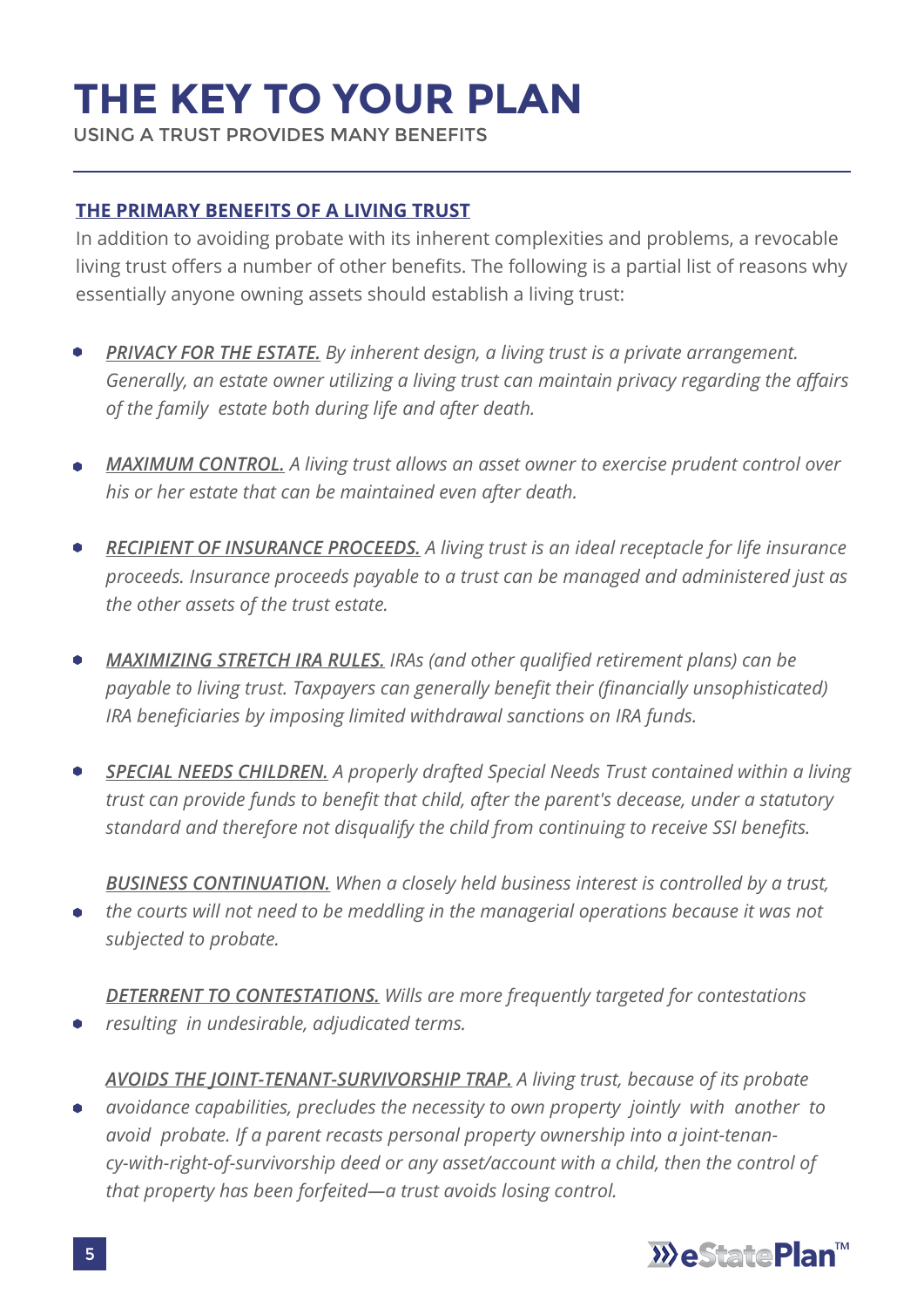*ESTATE TAX PLANNING. When structured properly, a living trust can help maximize the full use and value of a married couple's transfer tax credits (estate tax exemption equivalent amounts) to help avoid or even eliminate unnecessary taxation.*

# **IT'S A PROCESS NOT AN EVENT**

ESTATE PLANNING WITHOUT FRAGMENTATION

Estate Planning is very often much more of a "process" rather than a one-time "event" which many mistakenly view it as at the time their plan is implemented. It should never be considered that way. Think of all the changes in a family, or conditions that can affect a family during the "life span" of an estate plan. The ability of the plan creator to conveniently make changes as they wish is very important.

Our eStatePlan™ platform powerfully addresses the important ability-to-make-changes dynamic for the end-user and puts the control in his own hands.

The eStatePlan™ platform helps connect all of the dots for the estate planning process because of the:

- *Ease of original document establishment*
- *ESIGN applications*
- *Electronic trust funding WITHOUT the retitling process*
- *Ability to make changes at any time in the privacy of home*
- *Availability of professional CMS office support*
- *Secure "cloud" storage of documents and funding ledgers*
- *Facility to simplify the estate settlement process*
- *A My E-vault Center to store ancillary documents and forms*
- *A platform for Advance Medical Directives storage*
- *Electronic PostScript Pages for supplementary directives*

These are all components of the estate planning process that, have never been connected before like the eStatePlan™ platform is able to do. We stive to completely eliminate the fragmentation and disconnection associated with the estate planning process, making it easier to achieve completion of all plan goals.

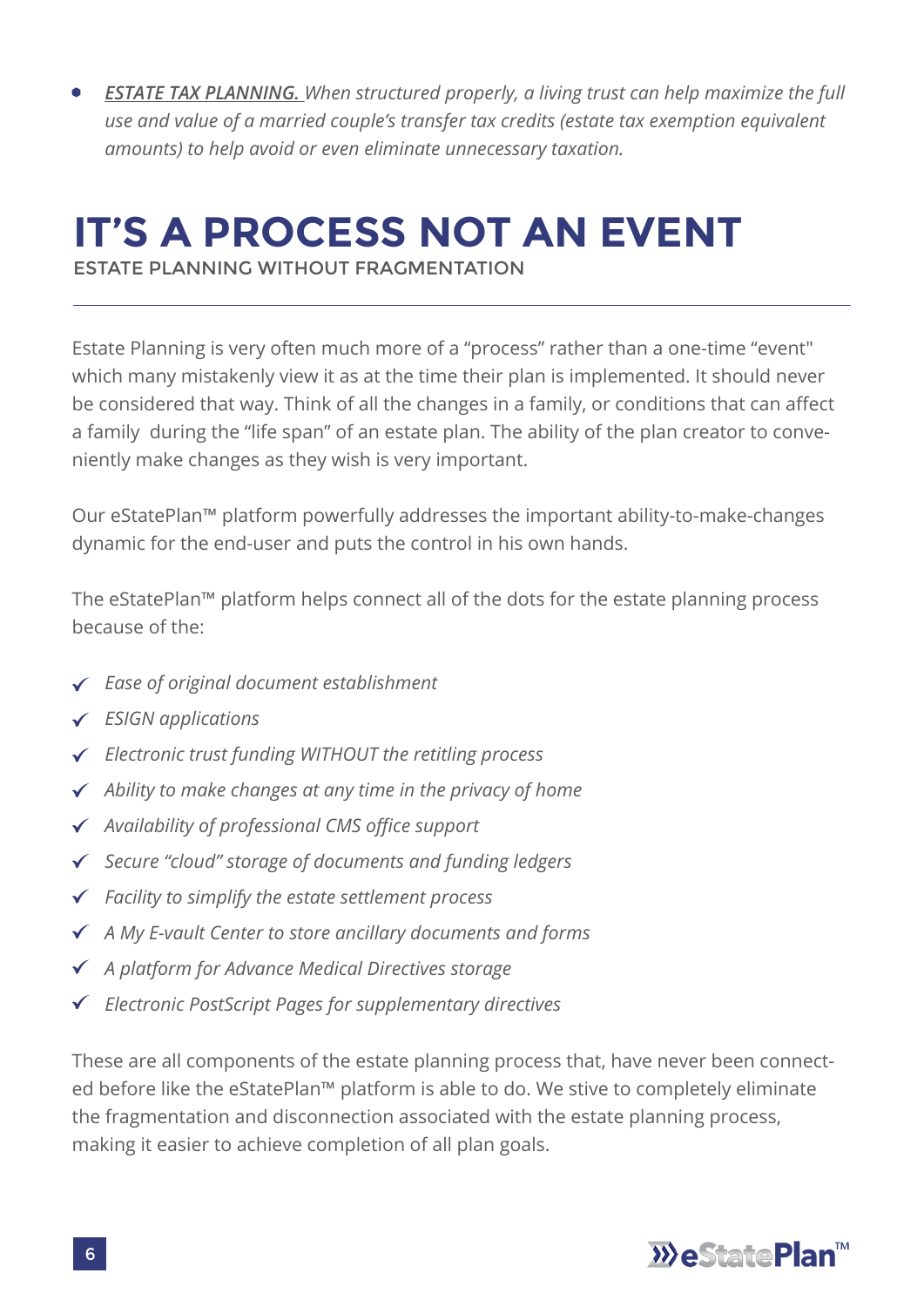

#### **CONTACT THE ADVISOR THAT PROVIDED YOU THIS E-BOOK**

Your advisor can set up an appointment to get all your questions answered or an appointment to begin your personal Estate Plan.







#### **Contact**

**www.csifg.com 888-316-6040 info@csifg.com 11225 N. 28th Dr., Suite C100, Phoenix, AZ 85029**